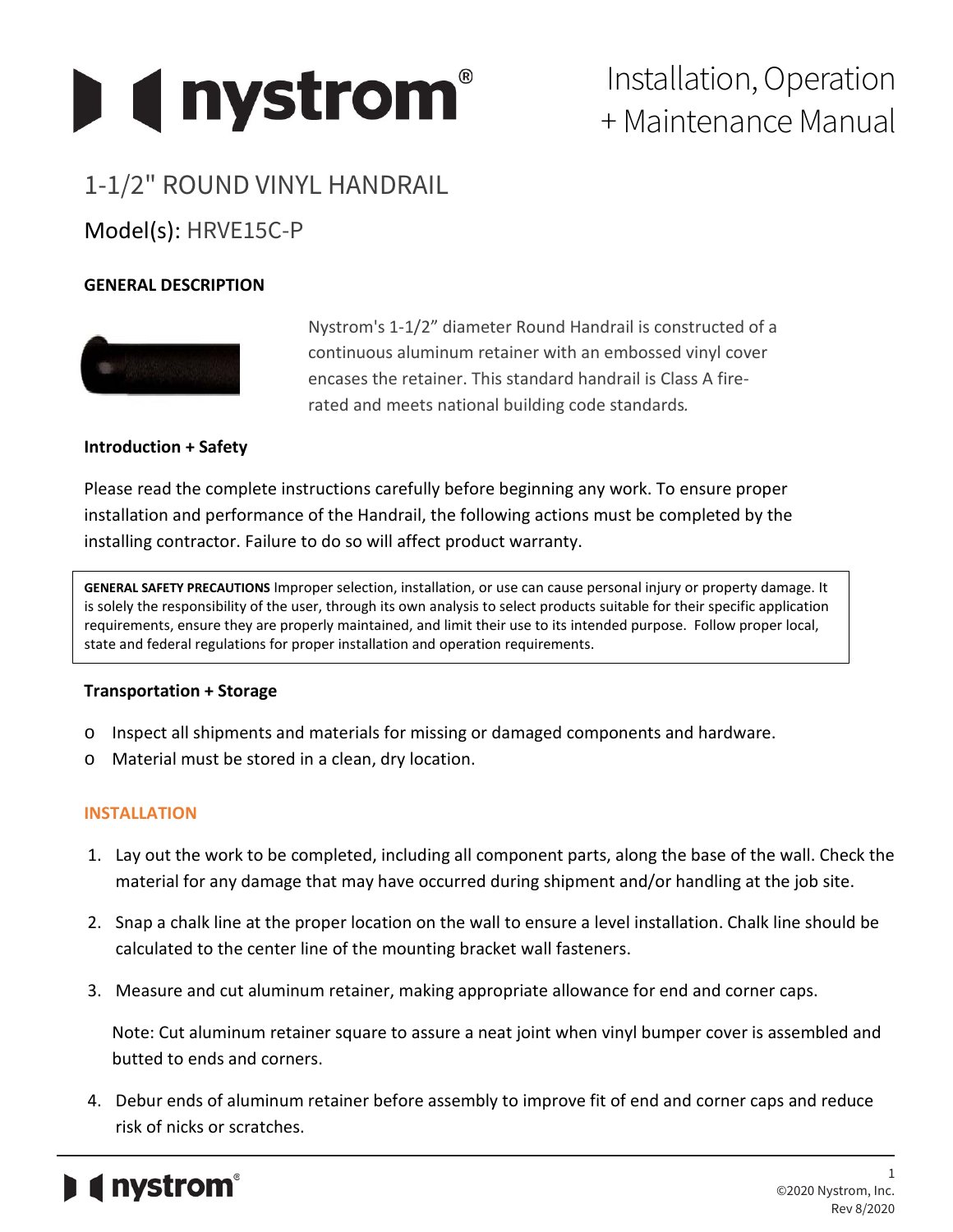- 5. Utilize splice kit for runs exceeding aluminum retainer max length.
- 6. Pre-drill retainer with 1/8" drill bit to allow fastening of end caps, corner caps, and mounting brackets. For end and corner caps drill holes 1/2" in from end of retainer (see drawings). Brackets need placed within 6" of each other, max bracket spacing is 32" on center.
- 7. Attach end and corner caps with #8 x 1/2" screw (included).
- 8. Attach brackets with #8 x 3/4" screw (included).
- 9. Mark, drill, and fasten aluminum retainer with end and corner caps to brackets with fasteners (not included) using care to ensure square with retainer.
- 10. Measure, cut, and install cover. Remove any flash cut with deburring tool or small knife.
	- o Note: All crash rail and handrail material is provided in 20'-0" stock lengths to be cut in the field. An 80-100 tooth, carbide tip saw blade or equivalent is recommended for cutting the material to minimize chipping. If this distance exceeds stock length, position seam of profile directly over the splice (connector plates) of the aluminum retainer. It is recommended that the cover be cut slightly oversize to provide proper alignment between the caps.
- 11. If you have any questions during installation, please contact Nystrom.

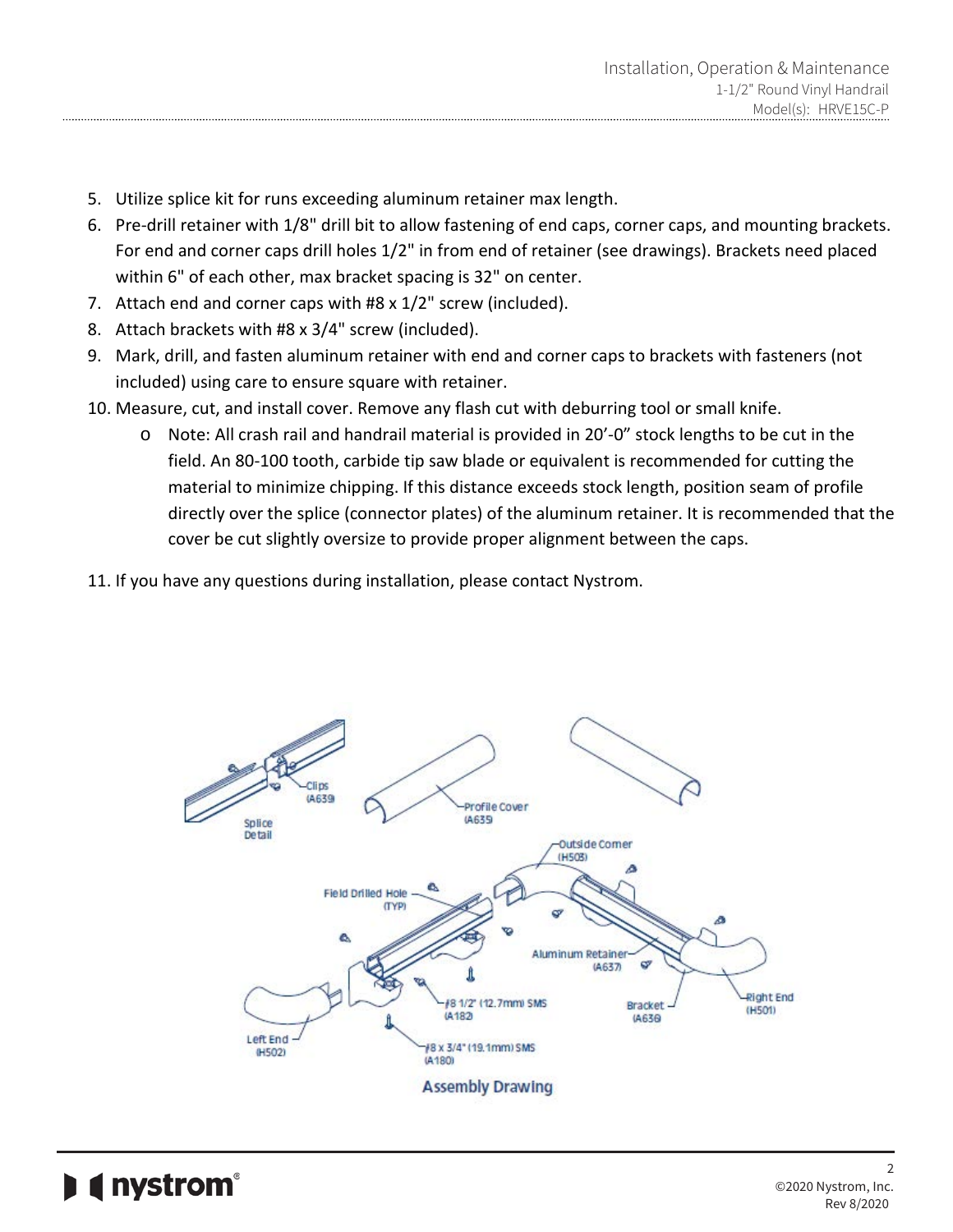

# **I** (nystrom<sup>®</sup>